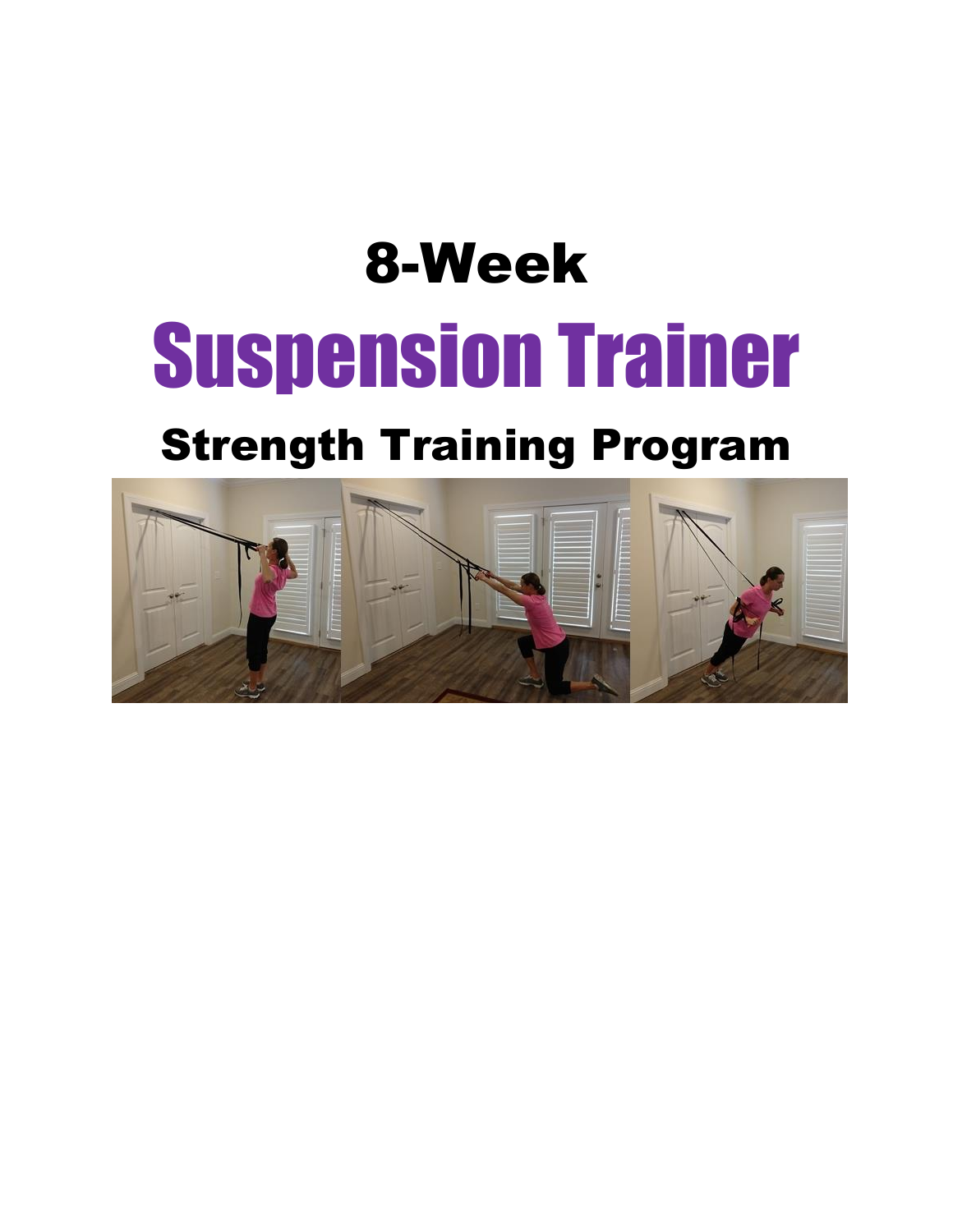## **8-Week Suspension Trainer Strength Training Program**

#### **By Nia Shanks**

[www.NiaShanks.com](http://www.niashanks.com/)

All rights reserved. No part of this file may be reproduced or transmitted in any form or by any means, electronic or mechanical, including photocopying, recording, or by any information storage and retrieval system, without the expressed written permission from Nia Shanks.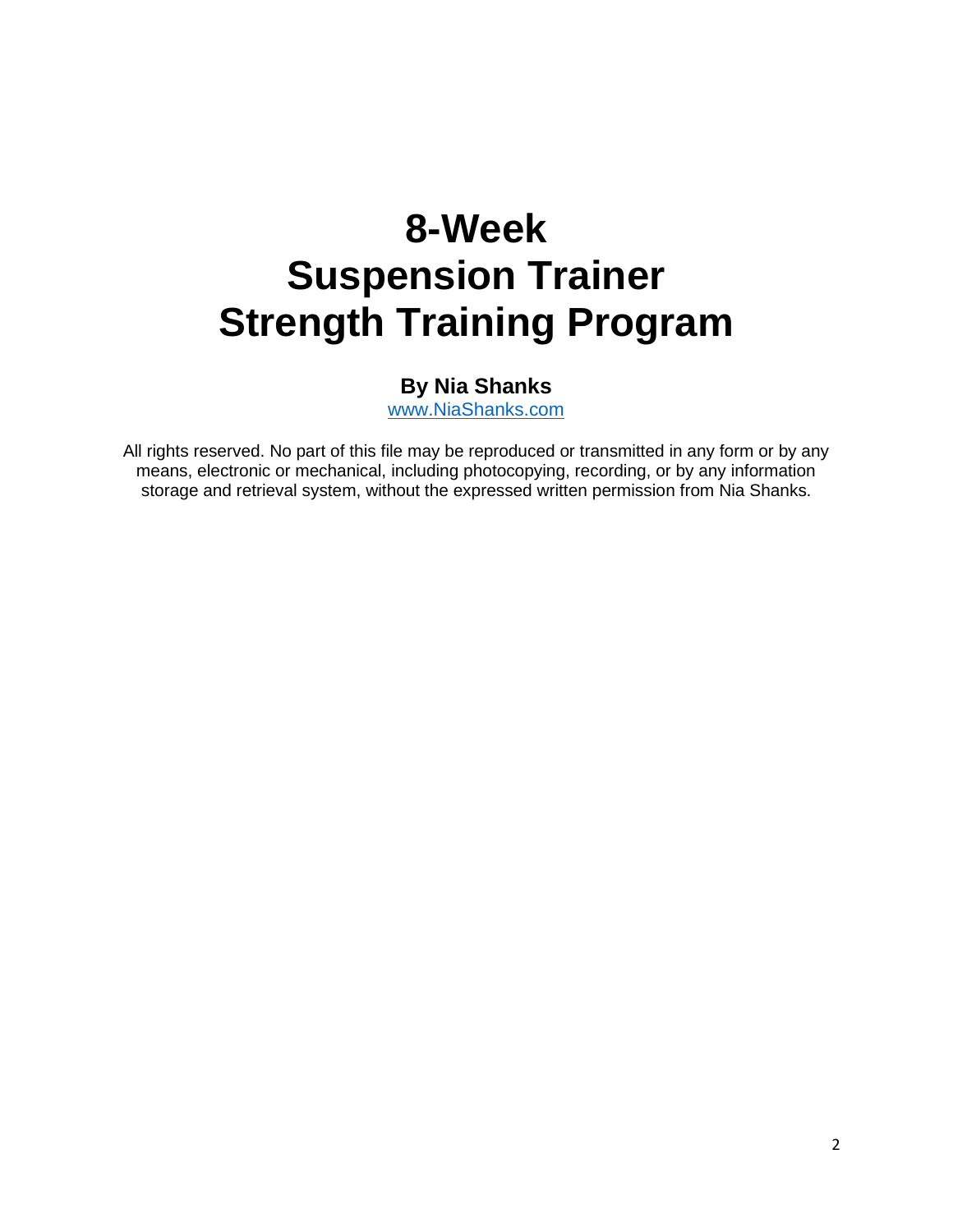#### **Disclaimer**

The *8-Week Suspension Trainer Strength Training Program* is not medical advice and is not intended to replace the advice or attention of health-care professionals. Always consult your physician before beginning or making any changes in your diet and/or exercise program, for diagnosis and treatment of illness and injuries, and for advice regarding medications. These recommendations are not medical guidelines but are for educational purposes only. Consult your physician prior to taking any advice from this program if you have any medical condition or injury that contraindicates physical activity or supplementation. This advice is intended for healthy individuals 18 years and older only.

The information in this program is meant to supplement, not replace, proper exercise training and nutrition along with the approval of your physician. All forms of exercise and nutrition pose some inherent risks. The author advises all readers to take full responsibility for their safety and know their limits and seek expert guidance for performing all the exercises contained within this program. The exercises and dietary recommendations in this book are not intended as a substitute for any exercise routine or treatment or dietary regimen that may have been prescribed by your physician.

If you are taking any medication, you must talk to your physician before starting any exercise program, including any recommendations in this program. If you experience lightheadedness, dizziness, or shortness of breath while exercising, stop the movement and consult a physician immediately.

You should complete a physical examination if you are sedentary, if you have high cholesterol, high blood pressure, or diabetes, if you are overweight, if you have had any injuries, may have an injury, or if you are over 30 years old. Please discuss all nutritional changes with your physician or a registered dietician. If your physician recommends that you don't use any information in this program, please follow your doctor's orders. This information is intended for informational use only. Nia Shanks or NS Fitness LLC will not assume any liability or be held responsible for any form of injury, personal loss or illness caused by the utilization of this information.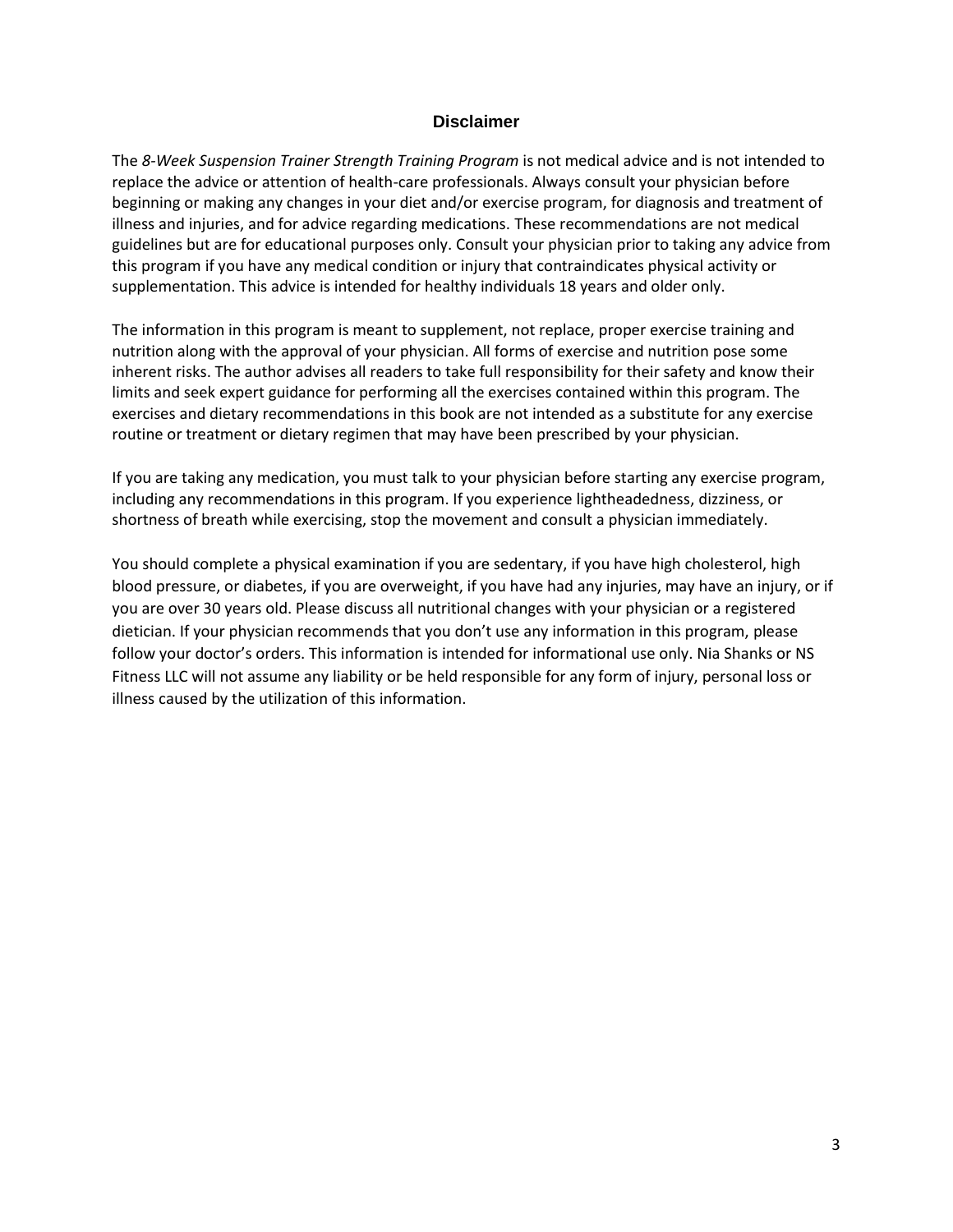## Thanks for Downloading This Program

I know you have a lot of resources you could turn to for at-home workouts, and I want to thank you for choosing mine.

If you like this workout program, please consider joining my newsletter, if you haven't already. You'll receive occasional emails with updates for the newest content, and you'll also get insideronly information and program discounts shared exclusively in the newsletter.

[Click here to join the newsletter.](https://www.niashanks.com/newsletter/)

### Want to Connect on Social Media?

You can find me on:

- [Instagram](https://www.instagram.com/niashanks/)
- [Facebook](https://www.facebook.com/NiaShanksLiftLikeaGirl/)
- [Twitter](https://twitter.com/niashanks)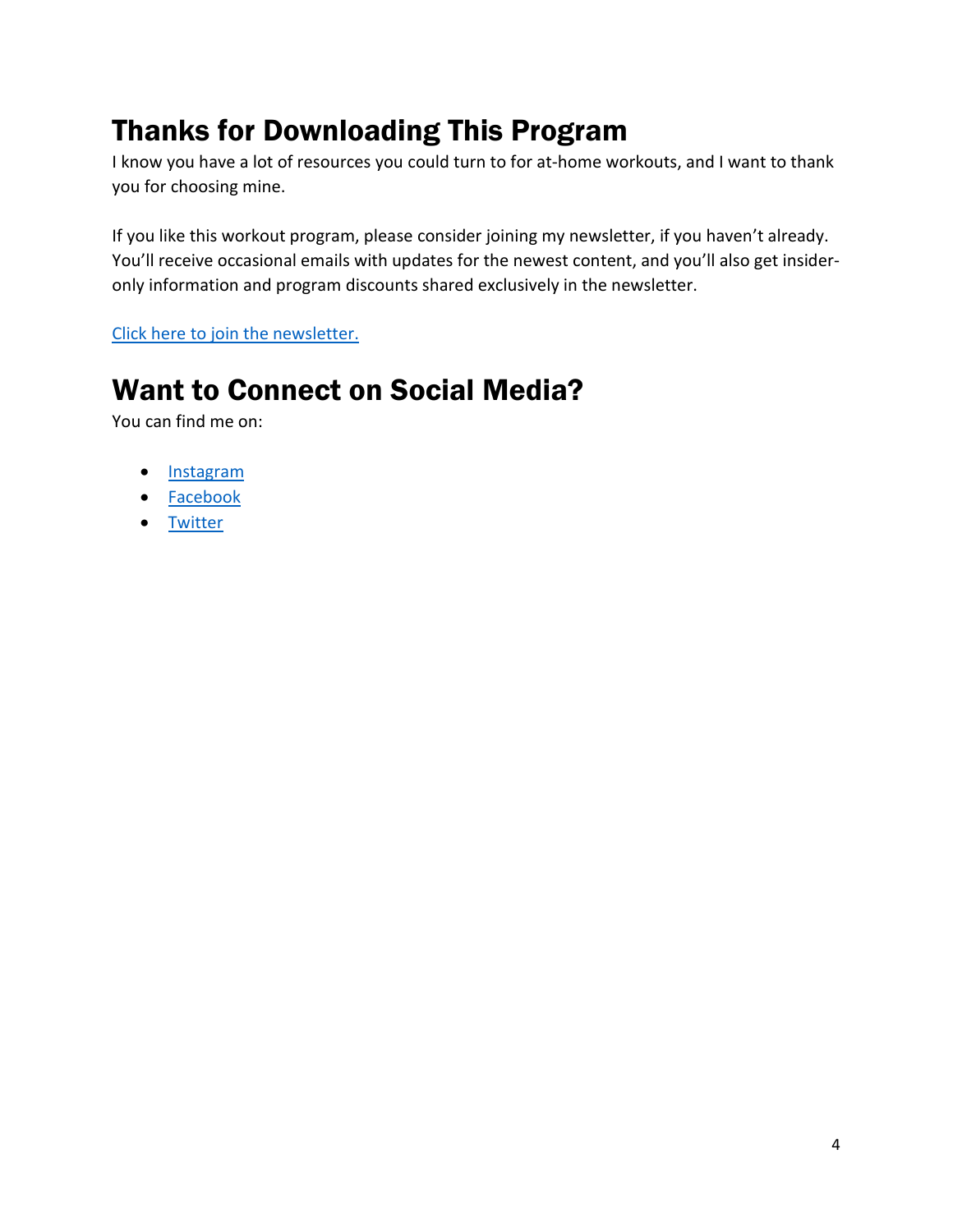This 8-week strength training program can be performed entirely with a suspension trainer that can be secured in a closed door. That makes this program perfect when:

- You don't have time to make it to the gym
- You want to change things up and take a break from lifting weights
- You're traveling but still want to train hard (a suspension trainer is extremely travel friendly, after all)
- You get snowed in your house for two weeks from a massive blizzard
- You like working out outdoors (you can secure a suspension trainer around a sturdy tree branch, soccer goal, swing set, or anything else you can find that won't break!)
- Or there's a global pandemic that prevents you from going to the gym  $\circled{c}$

If you don't already have a suspension trainer, you can get one at your local sport goods store and many general big-box stores too. You can also, of course, buy one online. Here are some that got rated well and aren't as expensive as many popular models (paid links):

- [FITINDEX Bodyweight Resistance Trainer Kit](https://amzn.to/2IRul0w)
- Lifeline Jungle Gym [Suspension Trainer System](https://amzn.to/3aVkLWk)
- [GoFit Gravity Straps](https://amzn.to/2FLfK3x)

### Weekly Workout Structure Options

This training system is comprised of three total-body workouts. Depending on how many days per week you want to work out, simply rotate the provided workouts. Here are the options:

#### **Option 1—Three Workouts/Week**

Week 1:

- Monday—Workout 1
- Wednesday—Workout 2
- Friday—Workout 3

#### Week 2:

- Monday—Workout 1
- Wednesday—Workout 2
- Friday—Workout 3

If you want to work out three times per week, do so on nonconsecutive days as shown above. Another option would be to train on Tuesday, Thursday, and Saturday.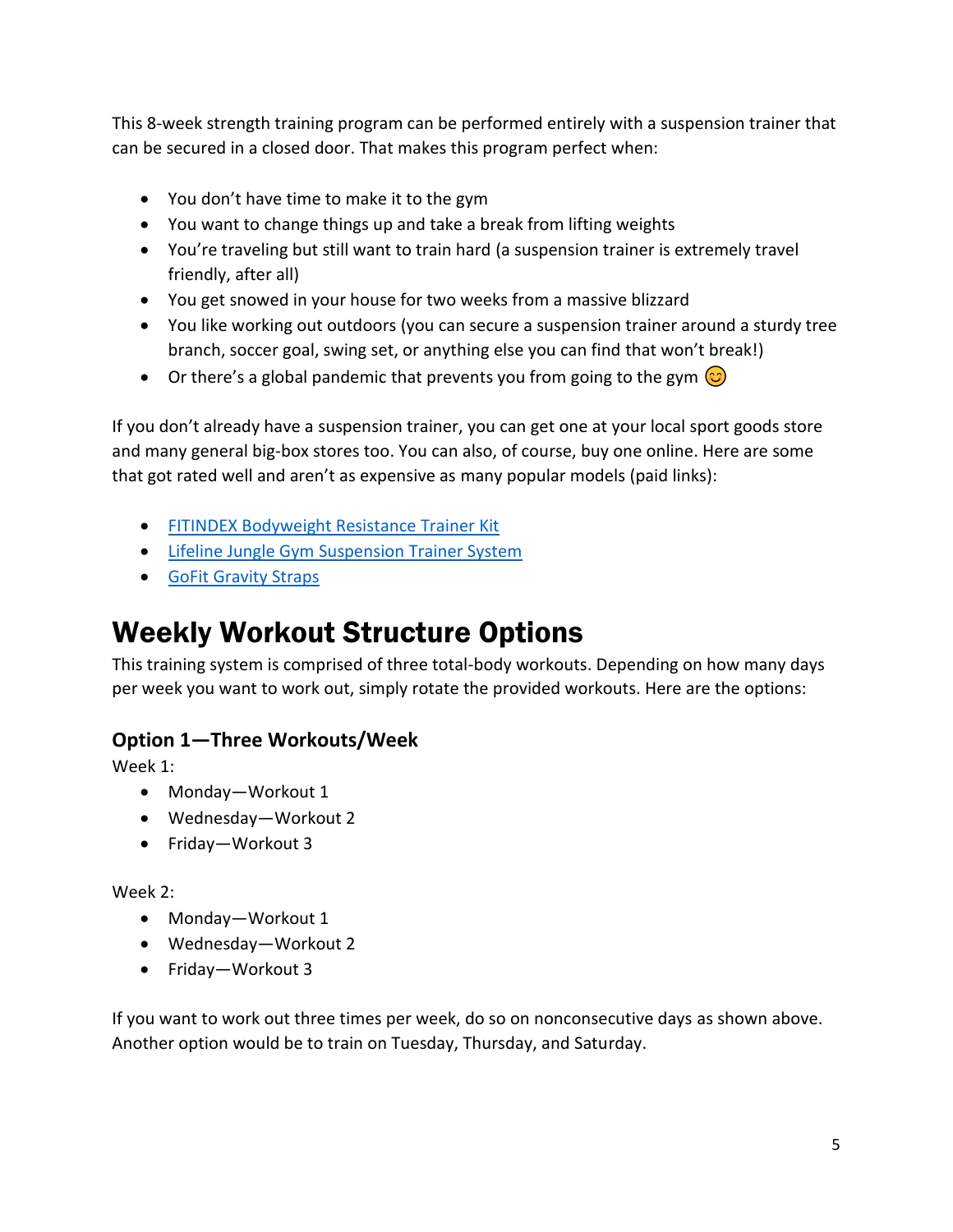#### **Option 2—Work Out Every Other Day**

Week 1:

- Monday—Workout 1
- Tuesday—Off
- Wednesday—Workout 2
- Thursday—Off
- Friday—Workout 3
- Saturday—Off
- Sunday—Workout 1

Week 2:

- Monday—Off
- Tuesday—Workout 2
- Wednesday—Off
- Thursday—Workout 3
- Friday—Off
- Saturday—Workout 1
- Sunday—Off

…Keep repeating in that format. This is a great option that provides a higher training frequency than the three-weekly workout option while still allowing for a day of rest between each workout.

#### **Option 3—Four Workouts/Week**

Week 1:

- Monday—Workout 1
- Tuesday—Workout 2
- Wednesday—Off
- Thursday—Workout 3
- Friday—Workout 1
- Saturday—Off
- Sunday—Off

Week 2:

- Monday—Workout 2
- Tuesday—Workout 3
- Wednesday—Off
- Thursday—Workout 1
- Friday—Workout 2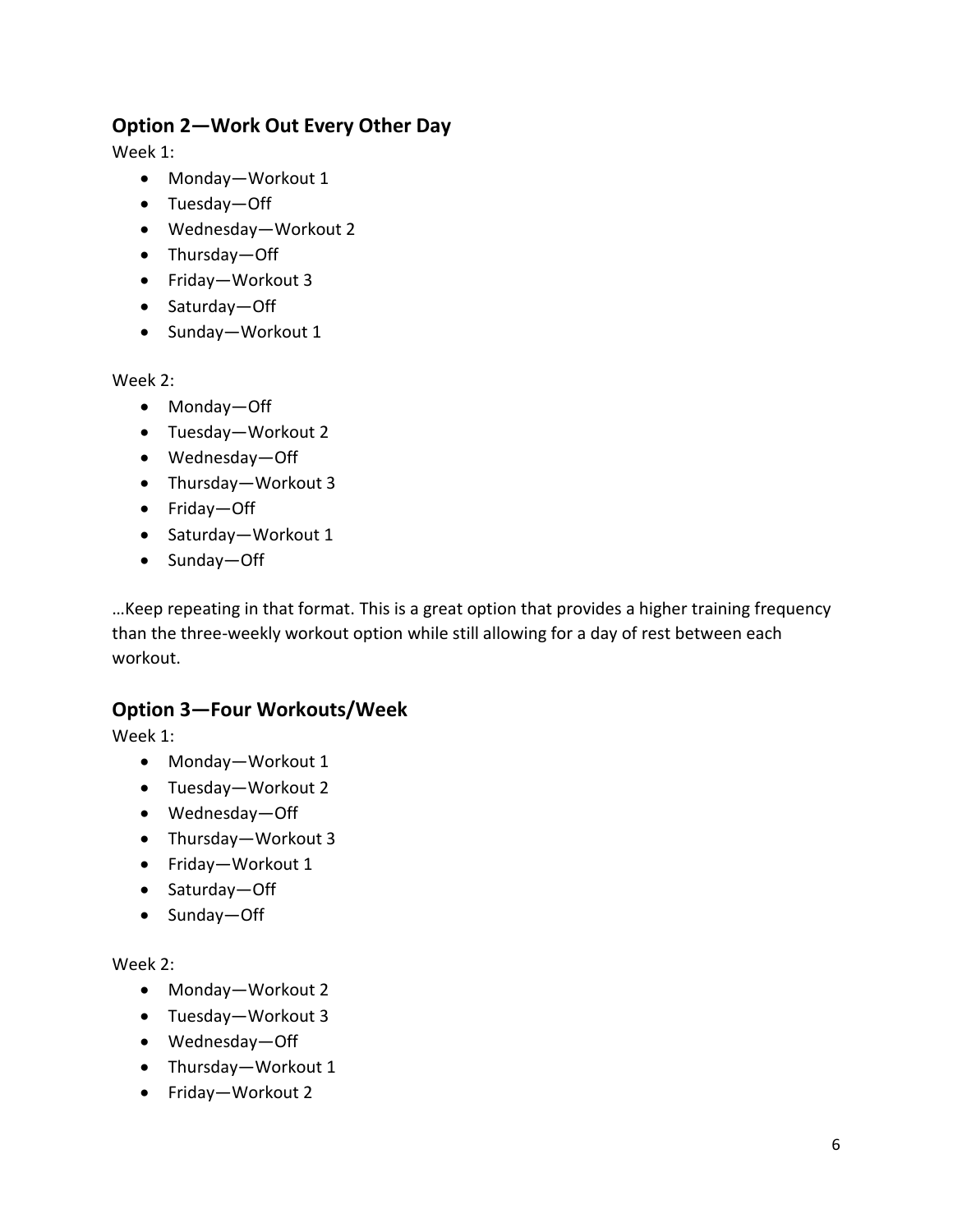- Saturday—Off
- Sunday—Off

This frequency option is great if you want to work out four times per week and prefer to work out on the same days every week. Another possible weekly setup for this option is to perform a workout on Monday, Wednesday, Friday, and Saturday. With this option only two workouts will be performed back to back. Both four-workouts-per-week options are great so do what you prefer.

**Regardless of which work out frequency option you choose, perform the workouts from Phase 1 for four weeks, then move to Phase 2.** 

For Phase 2 the same workout frequency options apply—choose whatever you prefer and perform the workouts for four weeks.

### Possible Program Modification

Depending on your experience level, you may want to perform one to two fewer sets than what's shown in the workouts. If you haven't done any type of strength training recently, I suggest you begin with two to three sets for each exercise the first week. If you're not too sore, you can perform the workouts as written the following week.

### Important Workout Notes

Read these carefully.

- **Make sure your suspension trainer is properly secured!** You don't want it to come loose when you're working out. I recommend securing it in a solid door with a deadbolt lock, so you know the door is shut, and will remain shut.
- **Don't let the straps rub against your arms.** This can happen with push-up variations, and it's extremely uncomfortable. If you find that the straps are rubbing against your arms when performing push-ups, try adjusting the straps—separating them more usually helps solve this issue (if your suspension trainer is two separate pieces).
- **No jerking, bouncing, or struggling.** Your exercise performance should look smooth, controlled, and fluid.
- **Be aware of the range of motion.** You want to perform the exercises through an appropriate range of motion and not too little *or* too much. Watch the demonstration videos closely to see the correct range of motion.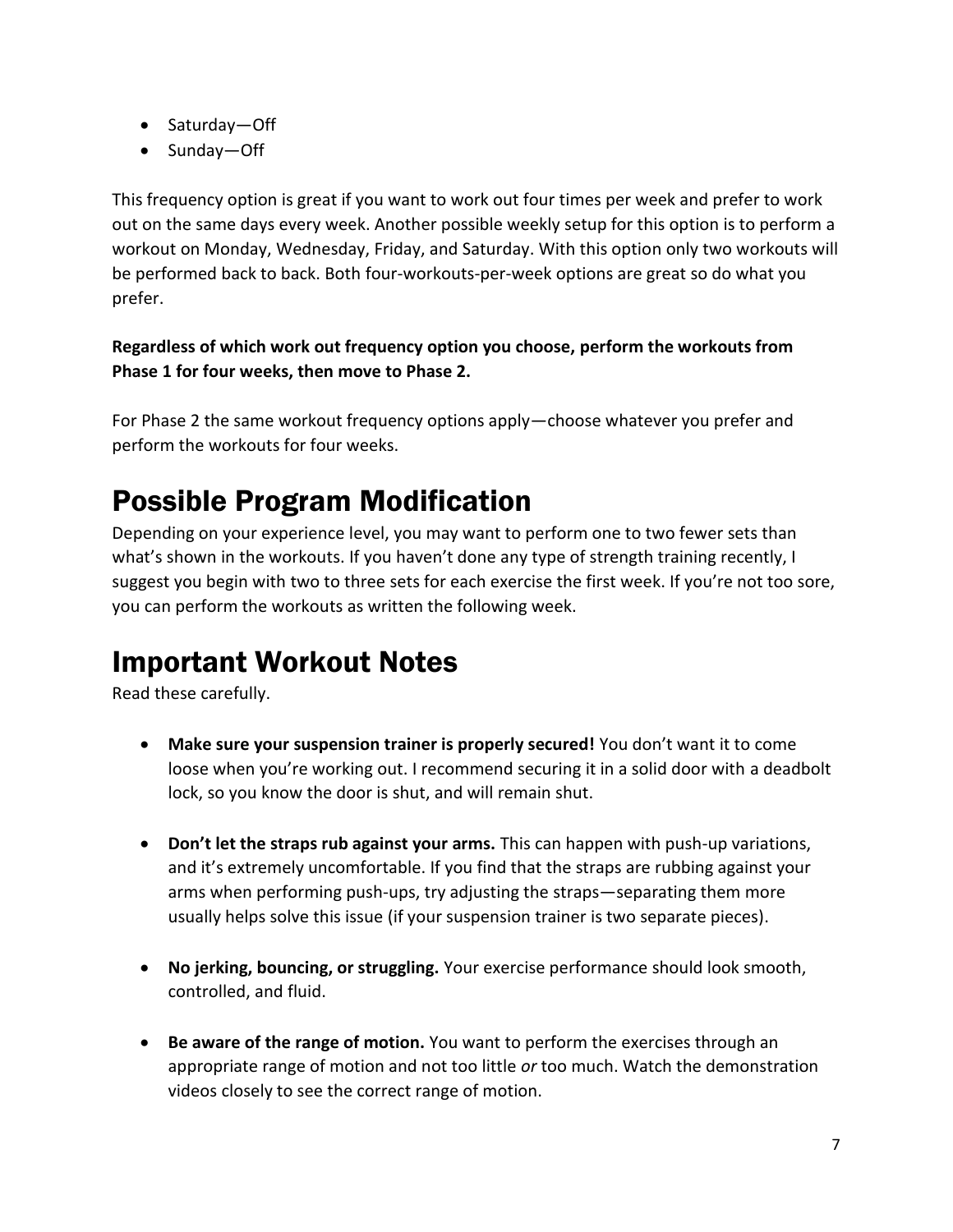- **Use a challenging variation.** The goal is to perform a challenging variation of each exercise for the provided rep range. For example, if the rep range is 8-10, you should start with a variation that allows you to perform no more than perfect 12 reps for the first set. Put another way, if you perform 10 reps with a variation you know you could crank out 15 or more reps with, it was too easy. That said, if you're not confident with certain exercises at first, I'd much rather you start too easy than push too hard! Suspension trainer exercises are challenging because they require more coordination and stability—train hard, *but train smart.* [Watch this video](https://youtu.be/uL8E2PHIdz4) to see how to make exercises easier and more challenging.
- **Supersets are used for efficiency.** Every exercise in this program is part of a superset that means two exercises will be performed in alternating fashion for the allotted number of sets. For example, with Phase 1 Workout 1:
	- o 1a) Push-up: 4x8-10, 30 seconds rest
	- o 1b) Inverted row: 4x8-10, 30 seconds rest

Perform a set of push-ups for 8-10 reps, rest 30 seconds, perform a set of inverted rows for 8-10 reps, rest 30 seconds, and go back to push-ups. Repeat for a total of 4 sets for both exercises. (The other supersets are labeled 2a and 2b, and 3a and 3b.)

Different rest periods are used for different exercises, so pay attention.

- **Every time you repeat a workout, try to improve your performance.** Begin by performing more reps for each set *until you reach the high end of the provided rep range*. When you reach the high end of the provided rep range for suspension trainer exercises, make them more challenging (as explained in a provided video) and start back at the low end of the provided rep range.
- **Every exercise has its own demonstration video.** Click the exercise (the blue hyperlink) within the workout and the private YouTube video will pop up. If you have trouble viewing the video, make sure your YouTube app is up to date if viewing from a smartphone. **Coaching cues are provided for each exercise**—look in the description box of each video for helpful coaching cues and exercise descriptions.
- **It's okay to work at your own pace.** If you're new to strength training, or just new to the exercises used in this program, there's nothing wrong with performing two sets for each exercise the first week or two, and building up from there. You don't want to get too sore from the beginning, so work at your own pace.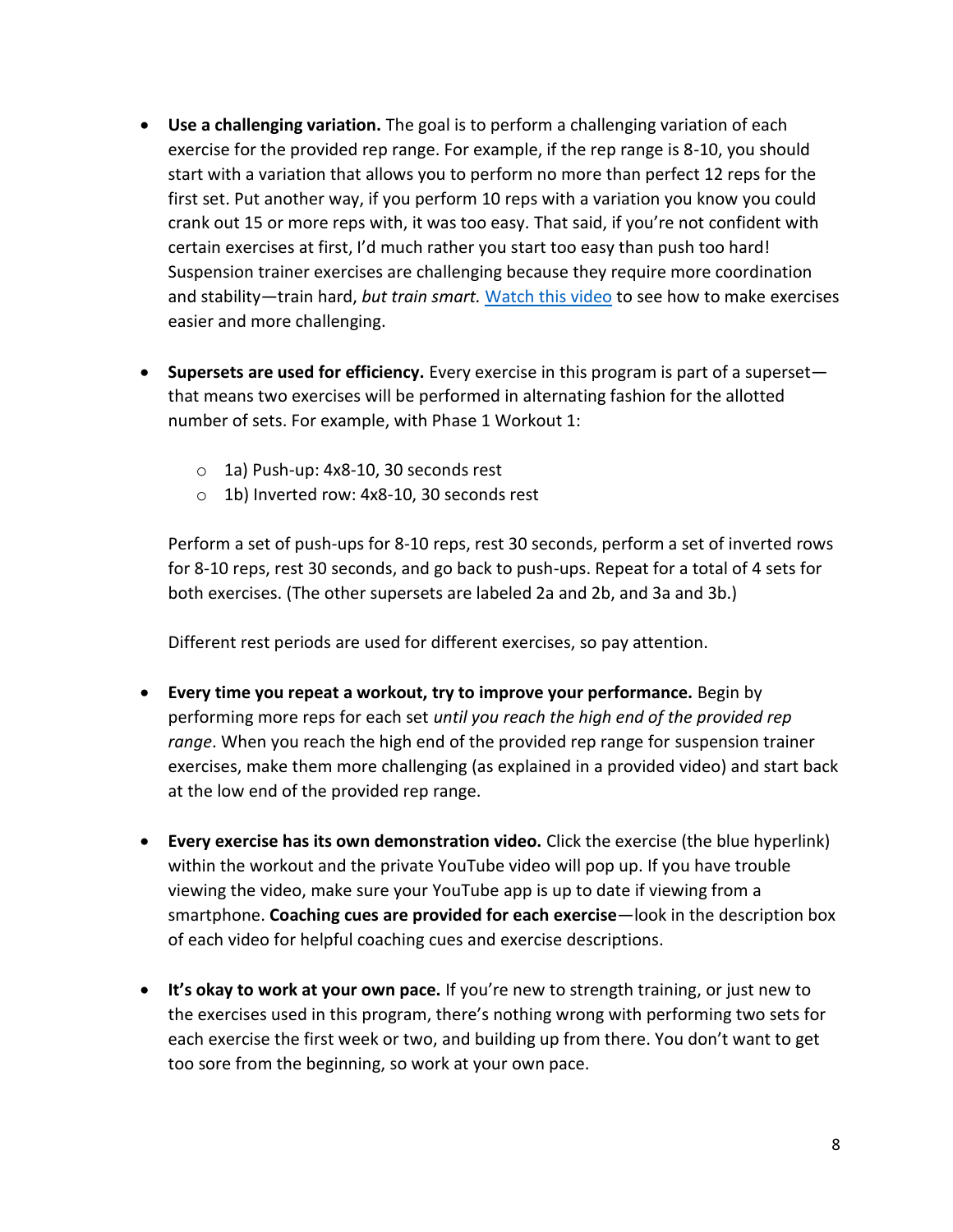## PHASE 1—WEEKS 1-4

Perform Phase 1 for four weeks, using the workout frequency option of your choosing on page 5. After four weeks move on to Phase 2.

**Watch these two important videos before performing the workouts:**

- [How to make all upper-body exercises easier to more difficult](https://youtu.be/uL8E2PHIdz4)
- [The proper body position for all upper-body exercises](https://youtu.be/aMk-ROekkMI)

#### **WORKOUT 1**

| <b>EXERCISE</b>                              | <b>SETS</b> | <b>REPS</b> | <b>REST</b> |
|----------------------------------------------|-------------|-------------|-------------|
| 1a) Push-up                                  | 4           | $8 - 10$    | 30 sec      |
| 1b) Inverted row (palms-down grip, to chest) | 4           | $8 - 10$    | 30 sec      |
| 2a) Split squat                              | 4           | $8 - 20*$   | 0 sec       |
| 2b) Glute bridge                             | 4           | $10 - 30$   | 60 sec      |
| 3a) Plank                                    | 4           | ALAP**      | 30 sec      |
| 3b) Y fly                                    | 4           | $12 - 15$   | 30 sec      |

\*Reps *per leg*

\*\*ALAP = as long as possible

#### **WORKOUT 2**

| <b>EXERCISE</b>                                 | <b>SETS</b> | <b>REPS</b> | <b>REST</b> |
|-------------------------------------------------|-------------|-------------|-------------|
| 1a) Alternating reverse lunge                   | 4           | $8 - 12*$   | 0 sec       |
| 1b) Squat                                       |             | 10-30       | 60 sec      |
| 2a) Close-grip push-up                          | 4           | $8 - 10$    | 30 sec      |
| 2b) Inverted row (neutral grip, to bellybutton) |             | $8 - 10$    | 30 sec      |
| 3a) Side plank                                  | 4           | $ALAP**$    | 30 sec      |
| 3b) Spiderman climb                             | 4           | $8 - 15*$   | 30 sec      |

\*Reps *per leg*

\*\*ALAP = as long as possible; perform a set on *each side*, then rest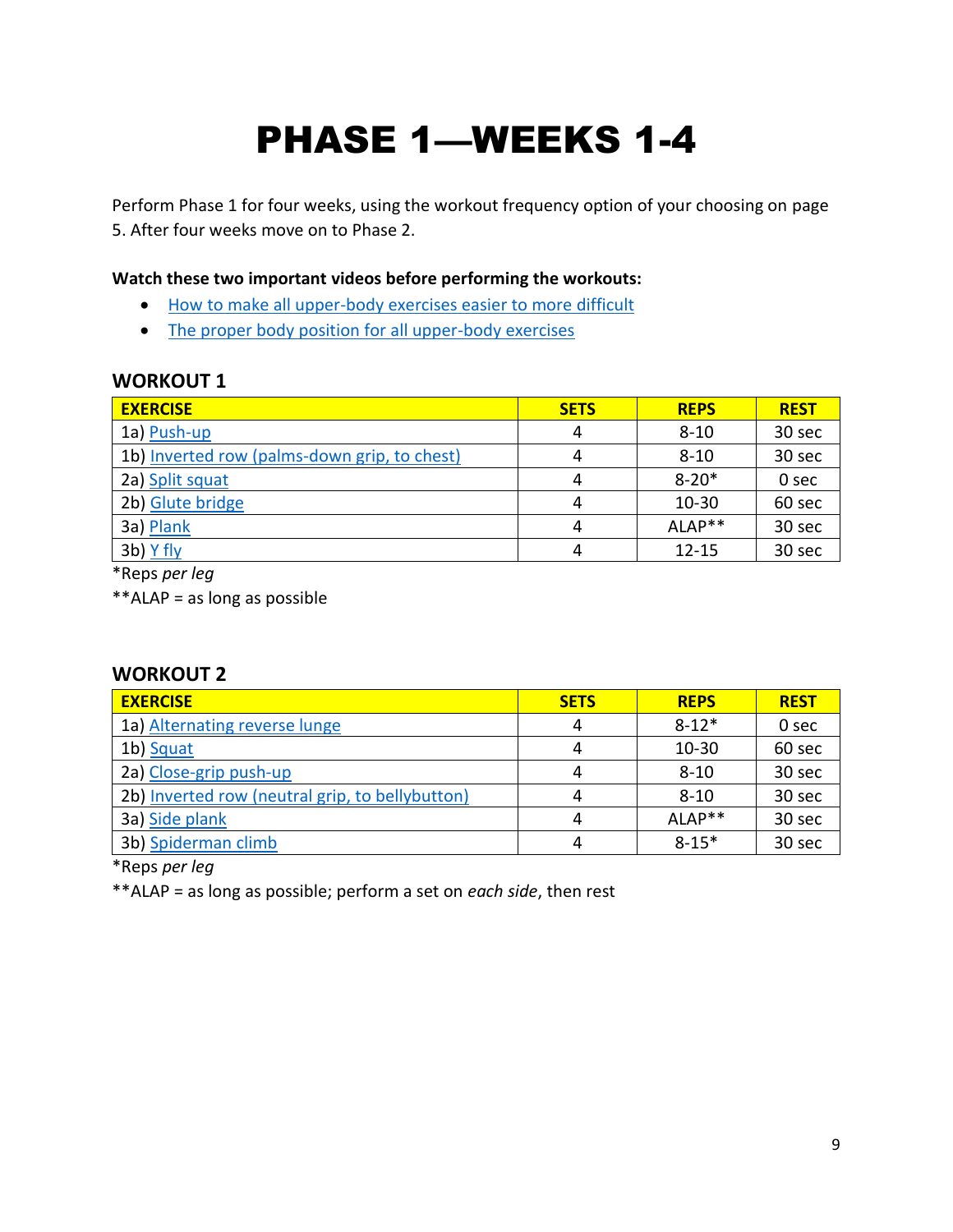#### **WORKOUT 3**

| <b>EXERCISE</b>                                   | <b>SETS</b> | <b>REPS</b> | <b>REST</b> |
|---------------------------------------------------|-------------|-------------|-------------|
| 1a) Dynamic reverse lunge w/ controlled eccentric | 4           | $8 - 12*$   | 30 sec      |
| 1b) Face pull                                     | 4           | $12 - 15$   | 30 sec      |
| 2a) Wide-stance pause squat                       | 4           | $10 - 30$   | 30 sec      |
| 2b) Pause push-up                                 | 4           | $8 - 10$    | 30 sec      |
| 3a) Reverse crunch                                | 4           | AMRAP**     | 0 sec       |
| 3b) Wall sit                                      | 4           | 10-60 sec   | 60 sec      |

\*Reps *per leg*; perform a set for both legs, then rest 30 seconds, then perform 1b, repeat

\*\*AMRAP = as many reps as possible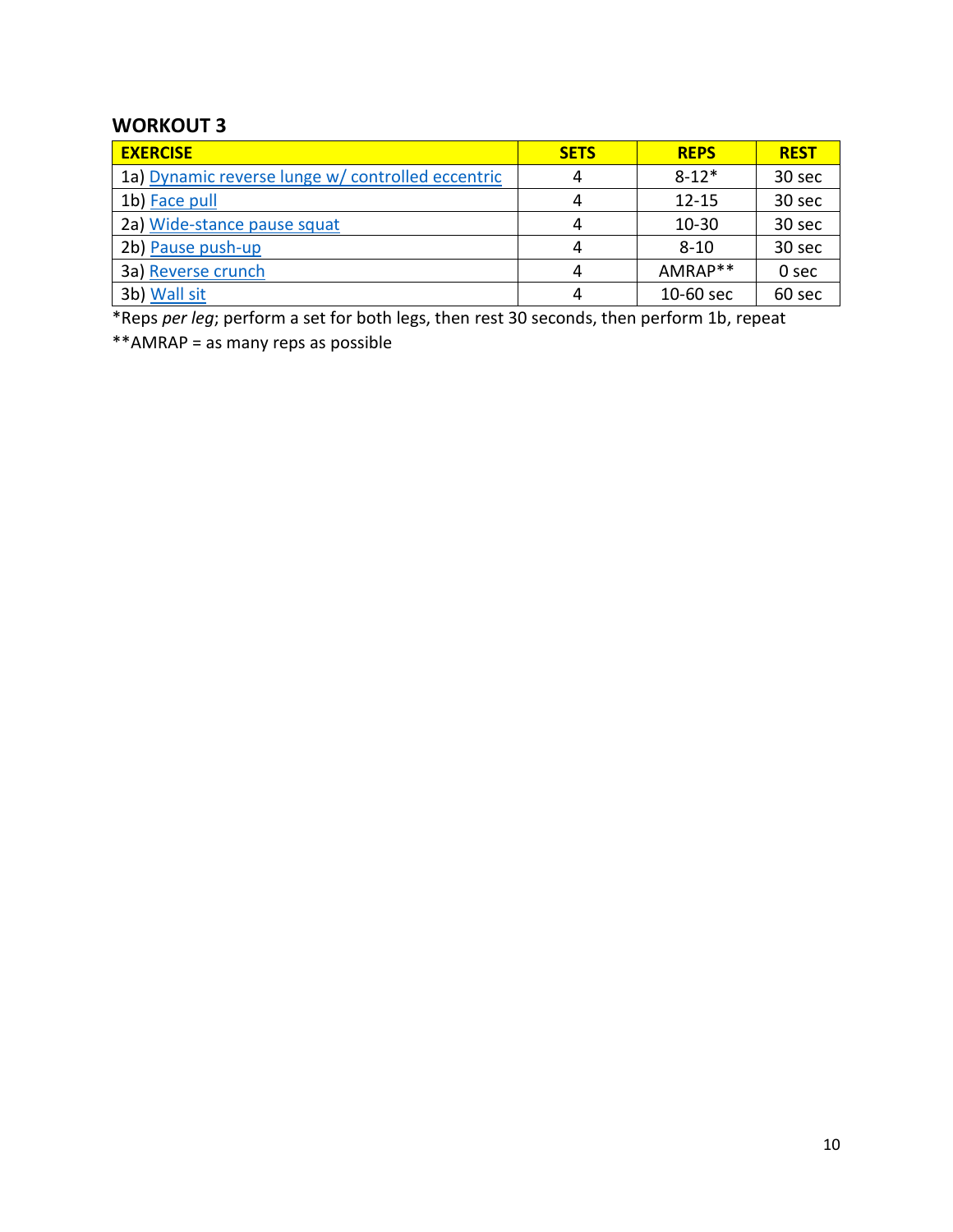## Phase 1 Printable Workout Logs

On the following pages are the printable workout logs for Phase 1. You can track a total of five workouts in the provided logs. If you perform more workouts than what's provided (depending on how many days per week you choose to work out) print off more for your convenience.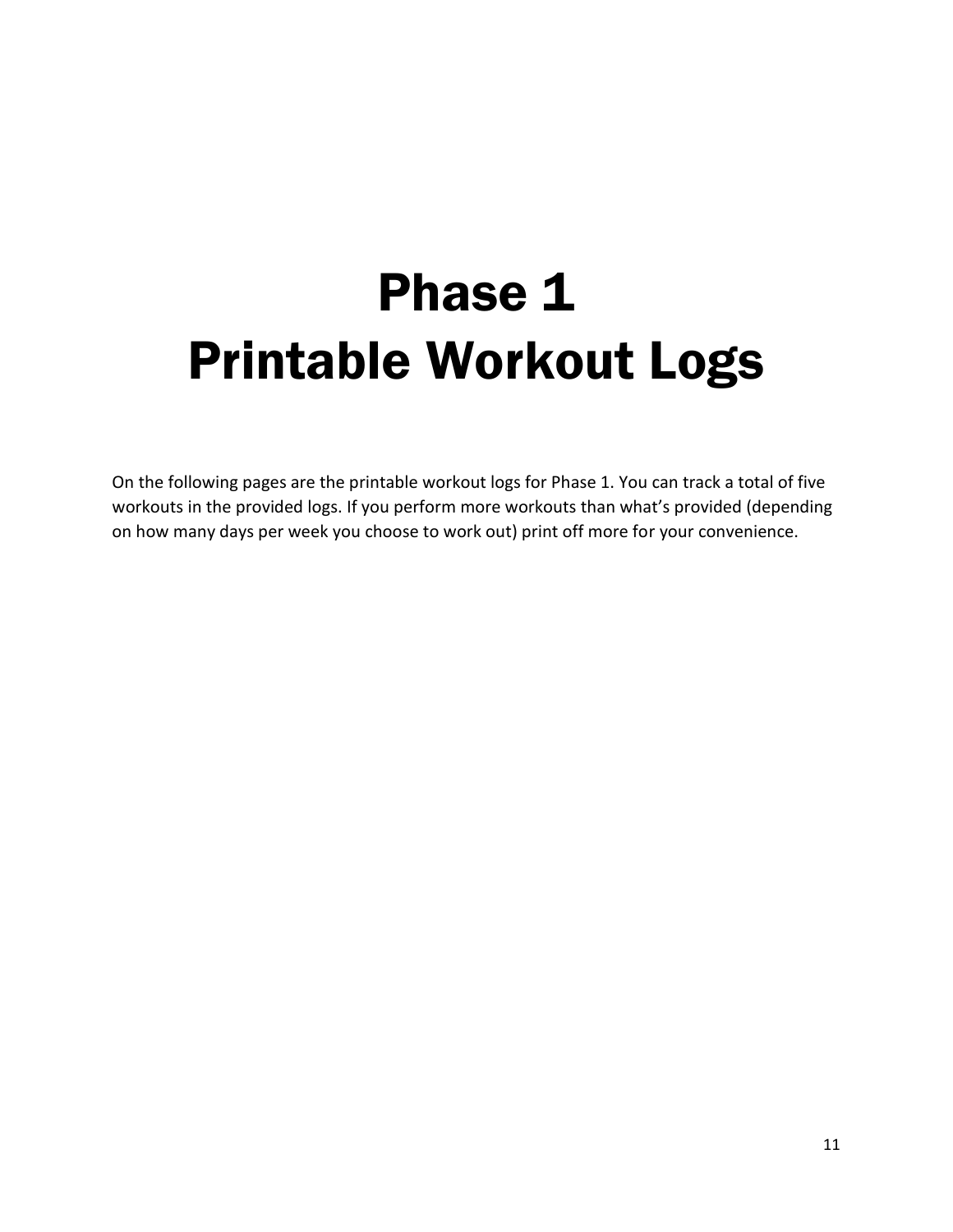| <b>Exercise</b>                                                               | Set 1 | Set 2 | Set 3 | Set 4 |
|-------------------------------------------------------------------------------|-------|-------|-------|-------|
| 1a) Push-up 4 sets/8-10 reps Rest 30 seconds                                  |       |       |       |       |
| Date:                                                                         |       |       |       |       |
| Date:                                                                         |       |       |       |       |
| Date:                                                                         |       |       |       |       |
| Date:                                                                         |       |       |       |       |
| Date:                                                                         |       |       |       |       |
| 1b) Inverted row (palms-down grip, to chest) 4 sets/8-10 reps Rest 30 seconds |       |       |       |       |
| Date:                                                                         |       |       |       |       |
| Date:                                                                         |       |       |       |       |
| Date:                                                                         |       |       |       |       |
| Date:                                                                         |       |       |       |       |
| Date:                                                                         |       |       |       |       |
| 2a) Split squat 4 sets/8-20 reps per leg Rest 0 seconds                       |       |       |       |       |
| Date:                                                                         |       |       |       |       |
| Date:                                                                         |       |       |       |       |
| Date:                                                                         |       |       |       |       |
| Date:                                                                         |       |       |       |       |
| Date:                                                                         |       |       |       |       |
| 2b) Glute bridge 4 sets/10-30 reps Rest 60 seconds                            |       |       |       |       |
| Date:                                                                         |       |       |       |       |
| Date:                                                                         |       |       |       |       |
| Date:                                                                         |       |       |       |       |
| Date:                                                                         |       |       |       |       |
| Date:                                                                         |       |       |       |       |
| 3a) Plank 4 sets/ALAP* Rest 30 seconds                                        |       |       |       |       |
| Date:                                                                         |       |       |       |       |
| Date:                                                                         |       |       |       |       |
| Date:                                                                         |       |       |       |       |
| Date:                                                                         |       |       |       |       |
| Date:                                                                         |       |       |       |       |
| 3b) Y fly 4 sets/12-15 reps Rest 30 seconds                                   |       |       |       |       |
| Date:                                                                         |       |       |       |       |
| Date:                                                                         |       |       |       |       |
| Date:                                                                         |       |       |       |       |
| Date:                                                                         |       |       |       |       |
| Date:                                                                         |       |       |       |       |

\*ALAP = as long as possible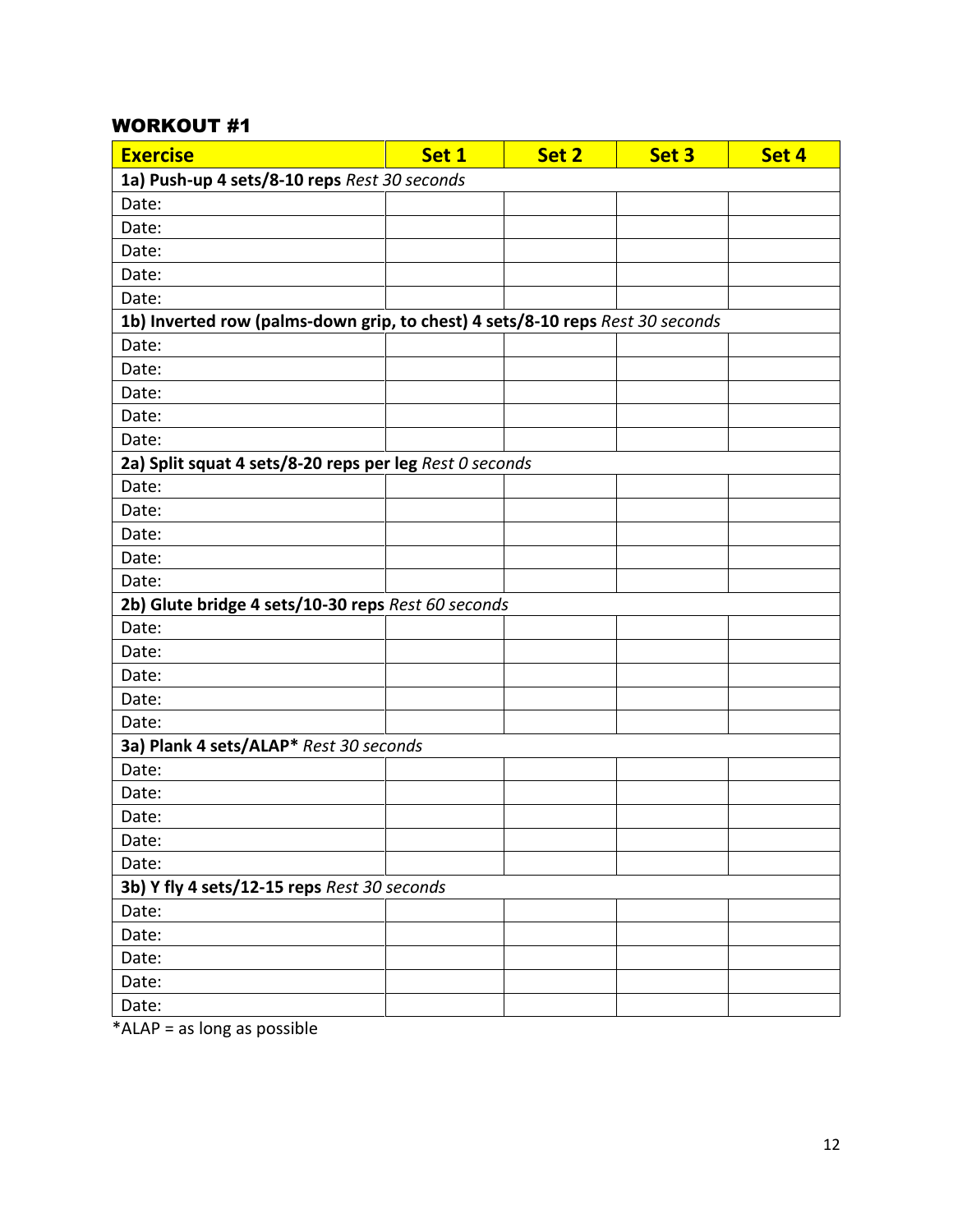| <b>Exercise</b>                                                                  | Set 1 | Set 2 | Set 3 | Set 4 |
|----------------------------------------------------------------------------------|-------|-------|-------|-------|
| 1a) Alternating reverse lunge 4 sets/8-12 reps per leg Rest 0 seconds            |       |       |       |       |
| Date:                                                                            |       |       |       |       |
| Date:                                                                            |       |       |       |       |
| Date:                                                                            |       |       |       |       |
| Date:                                                                            |       |       |       |       |
| Date:                                                                            |       |       |       |       |
| 1b) Squat 4 sets/10-30 reps Rest 60 seconds                                      |       |       |       |       |
| Date:                                                                            |       |       |       |       |
| Date:                                                                            |       |       |       |       |
| Date:                                                                            |       |       |       |       |
| Date:                                                                            |       |       |       |       |
| Date:                                                                            |       |       |       |       |
| 2a) Close-grip push-up 4 sets/8-10 reps Rest 30 seconds                          |       |       |       |       |
| Date:                                                                            |       |       |       |       |
| Date:                                                                            |       |       |       |       |
| Date:                                                                            |       |       |       |       |
| Date:                                                                            |       |       |       |       |
| Date:                                                                            |       |       |       |       |
| 2b) Inverted row (neutral grip, to bellybutton) 4 sets/8-10 reps Rest 30 seconds |       |       |       |       |
| Date:                                                                            |       |       |       |       |
| Date:                                                                            |       |       |       |       |
| Date:                                                                            |       |       |       |       |
| Date:                                                                            |       |       |       |       |
| Date:                                                                            |       |       |       |       |
| 3a) Side plank 4 sets/ALAP* for both sides Rest 30 seconds                       |       |       |       |       |
| Date:                                                                            |       |       |       |       |
| Date:                                                                            |       |       |       |       |
| Date:                                                                            |       |       |       |       |
| Date:                                                                            |       |       |       |       |
| Date:                                                                            |       |       |       |       |
| 3b) Spiderman climb 4 sets/8-15 reps per leg Rest 30 seconds                     |       |       |       |       |
| Date:                                                                            |       |       |       |       |
| Date:                                                                            |       |       |       |       |
| Date:                                                                            |       |       |       |       |
| Date:                                                                            |       |       |       |       |
| Date:                                                                            |       |       |       |       |

\*ALAP = as long as possible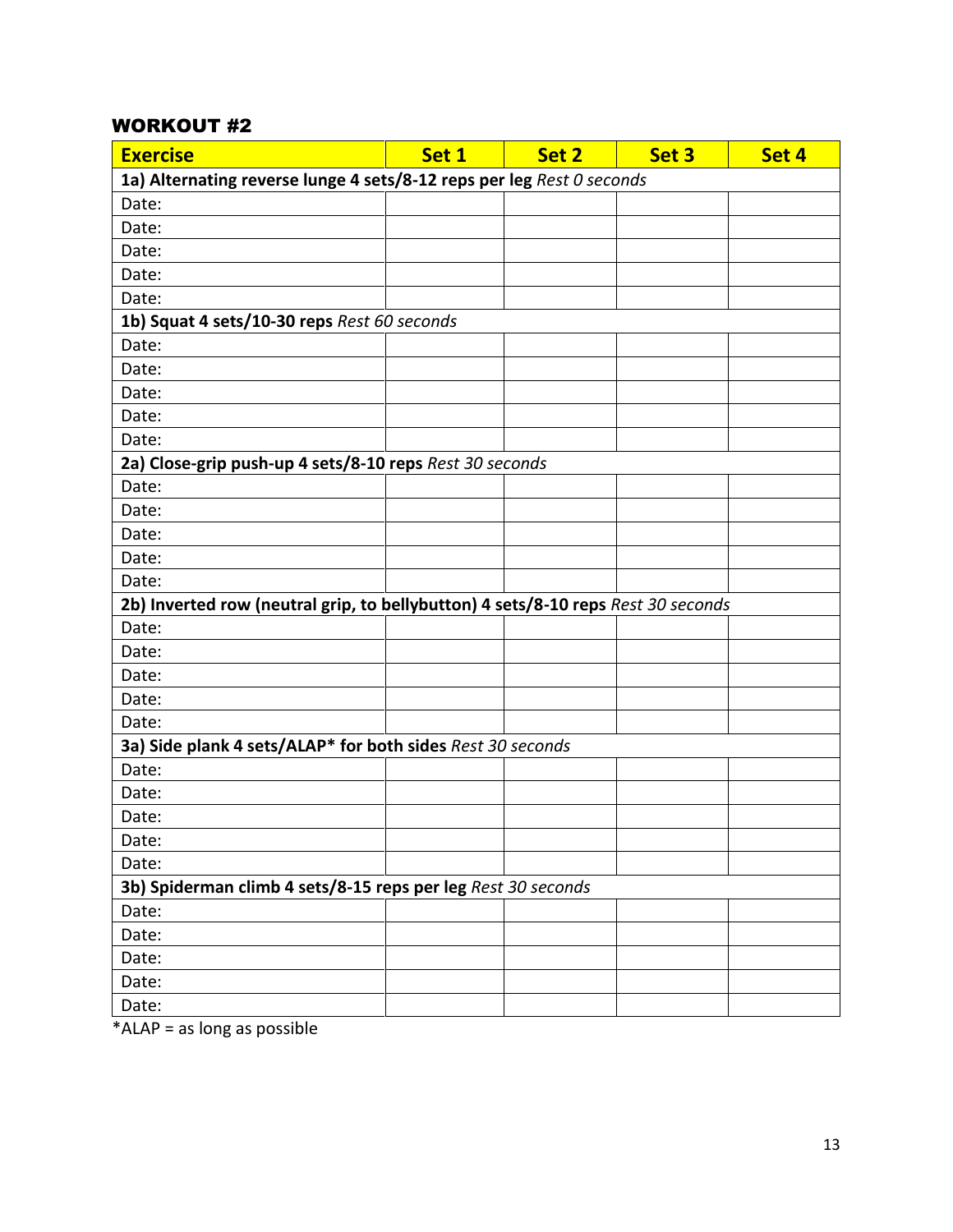| <b>Exercise</b>                                                                       | Set 1 | Set 2 | Set 3 | Set 4 |
|---------------------------------------------------------------------------------------|-------|-------|-------|-------|
| 1a) Dynamic reverse lunge with controlled eccentric 4 sets/8-12 reps* Rest 30 seconds |       |       |       |       |
| Date:                                                                                 |       |       |       |       |
| Date:                                                                                 |       |       |       |       |
| Date:                                                                                 |       |       |       |       |
| Date:                                                                                 |       |       |       |       |
| Date:                                                                                 |       |       |       |       |
| 1b) Face pull 4 sets/12-15 reps Rest 30 seconds                                       |       |       |       |       |
| Date:                                                                                 |       |       |       |       |
| Date:                                                                                 |       |       |       |       |
| Date:                                                                                 |       |       |       |       |
| Date:                                                                                 |       |       |       |       |
| Date:                                                                                 |       |       |       |       |
| 2a) Wide-stance pause squat 4 sets/10-30 reps Rest 30 seconds                         |       |       |       |       |
| Date:                                                                                 |       |       |       |       |
| Date:                                                                                 |       |       |       |       |
| Date:                                                                                 |       |       |       |       |
| Date:                                                                                 |       |       |       |       |
| Date:                                                                                 |       |       |       |       |
| 2b) Pause push-up 4 sets/8-10 reps Rest 30 seconds                                    |       |       |       |       |
| Date:                                                                                 |       |       |       |       |
| Date:                                                                                 |       |       |       |       |
| Date:                                                                                 |       |       |       |       |
| Date:                                                                                 |       |       |       |       |
| Date:                                                                                 |       |       |       |       |
| 3a) Reverse crunch 4 sets/AMRAP Rest 0 seconds                                        |       |       |       |       |
| Date:                                                                                 |       |       |       |       |
| Date:                                                                                 |       |       |       |       |
| Date:                                                                                 |       |       |       |       |
| Date:                                                                                 |       |       |       |       |
| Date:                                                                                 |       |       |       |       |
| 3b) Wall sit 4 sets/10-60 seconds Rest 60 seconds                                     |       |       |       |       |
| Date:                                                                                 |       |       |       |       |
| Date:                                                                                 |       |       |       |       |
| Date:                                                                                 |       |       |       |       |
| Date:                                                                                 |       |       |       |       |
| Date:                                                                                 |       |       |       |       |

\*Reps shown *per leg*—rest 30 seconds after performing the reps for both legs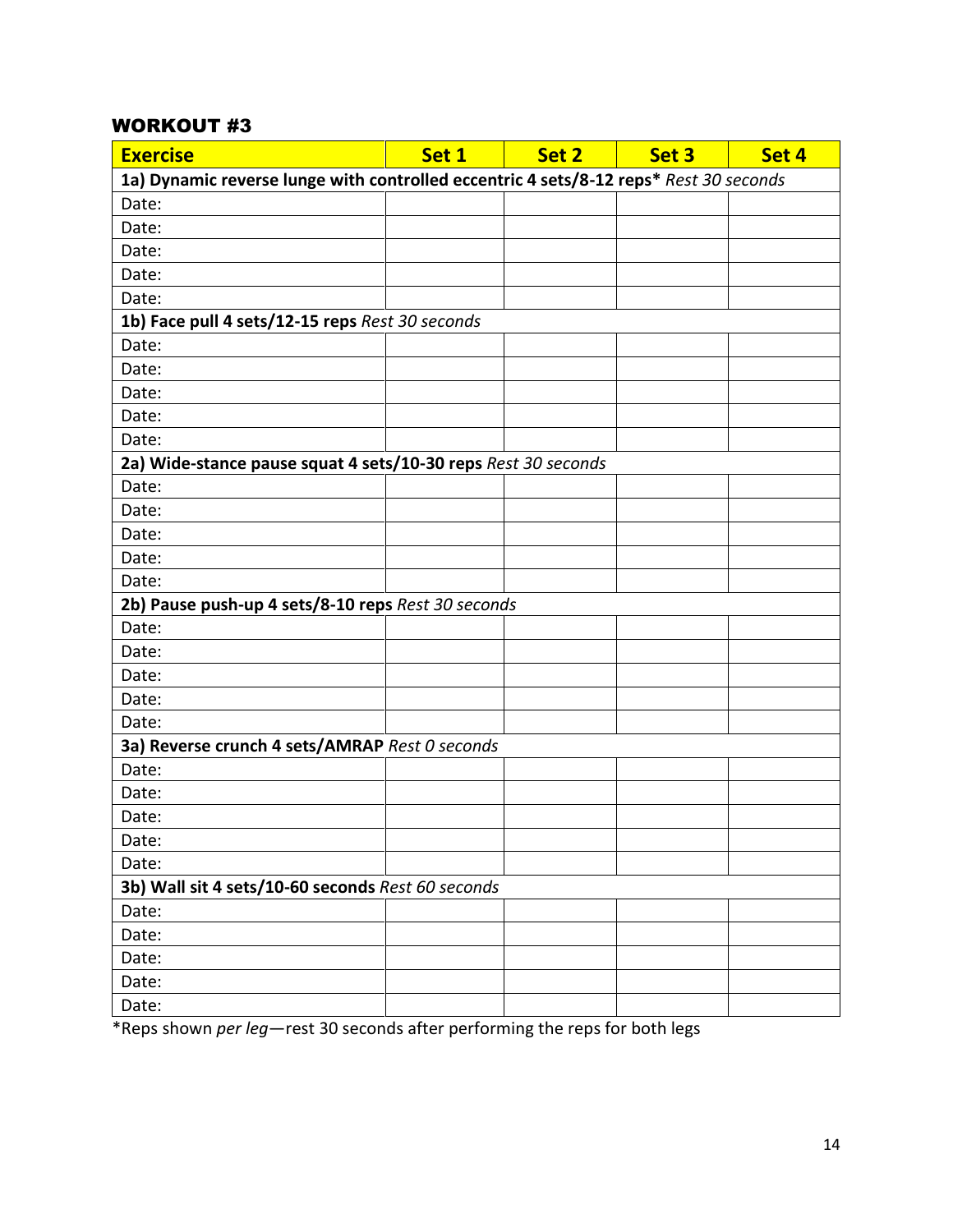## PHASE 2—WEEKS 5-8

#### **WORKOUT 1**

| <b>EXERCISE</b>                      | <b>SETS</b> | <b>REPS</b> | <b>REST</b> |
|--------------------------------------|-------------|-------------|-------------|
| 1a) Face pull + press                |             | $6 - 15$    | 30 sec      |
| 1b) Skater squat                     |             | $6 - 10*$   | 30 sec      |
| 2a) Twisting inverted row with pause | 4           | $10-12$     | 30 sec      |
| 2b) One-leg glute bridge             | 4           | $10-20*$    | 30 sec      |
| 3a) Three-point plank                | 4           | $ALAP**$    | 30 sec      |
| 3b) Two-count pause squat            | 4           | $15 - 30$   | 30 sec      |

\*Reps *per leg*

\*\*ALAP = as long as possible (alternate which foot is raised each set)

#### **WORKOUT 2**

| <b>EXERCISE</b>              | <b>SETS</b> | <b>REPS</b> | <b>REST</b> |
|------------------------------|-------------|-------------|-------------|
| 1a) Pendulum lunge           | 4           | $8 - 15*$   | 30 sec      |
| 1b) Pause close-grip push-up | 4           | $8 - 10$    | 30 sec      |
| 2a) 1.5-rep squat            | 4           | $10 - 25$   | 30 sec      |
| 2b) Palms-up inverted row    | 4           | $10 - 12$   | 30 sec      |
| 3a) Alternating alligator    | 4           | $6 - 12**$  | 30 sec      |
| 3b) Mountain climber         | 4           | $8 - 20$ ** | 30 sec      |

\*Stepping back then forward is *one* rep; perform 8-15 for each leg

\*\*Per side

#### **WORKOUT 3**

| <b>EXERCISE</b>                                  | <b>SETS</b> | <b>REPS</b> | <b>REST</b> |
|--------------------------------------------------|-------------|-------------|-------------|
| 1a) 1.5-rep split squat                          | 4           | $6 - 15*$   | 30 sec      |
| 1b) Reverse fly + face pull                      | 4           | $8 - 10**$  | 30 sec      |
| 2a) Alternating single-leg glute bridge w/ pause | 4           | $10 - 25*$  | 30 sec      |
| 2b) 1.5-rep push-up                              | 4           | $8 - 10$    | 30 sec      |
| 3a) Bodyweight curls                             | 4           | $10 - 15$   | 30 sec      |
| 3b) Bodyweight extensions                        | 4           | $12 - 15$   | 30 sec      |

\*Reps *per leg*

\*\*Perform 8-10 reps for the reverse fly, then perform 8-10 face pulls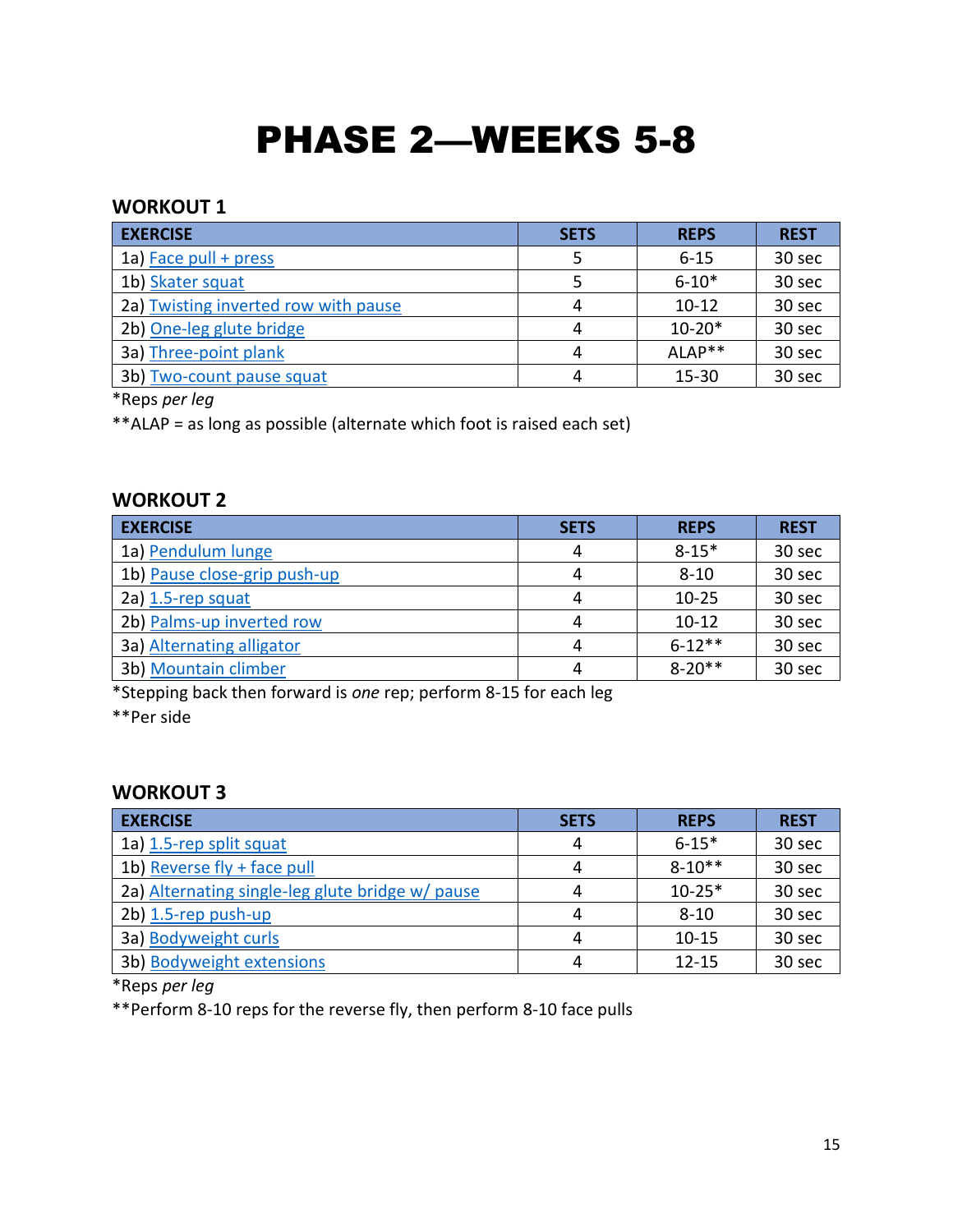## Phase 2 Printable Workout Logs

On the following pages are the printable workout logs for Phase 2. You can track a total of five workouts in the provided logs. If you perform more workouts than what's provided (depending on how many days per week you choose to work out) print off more for your convenience.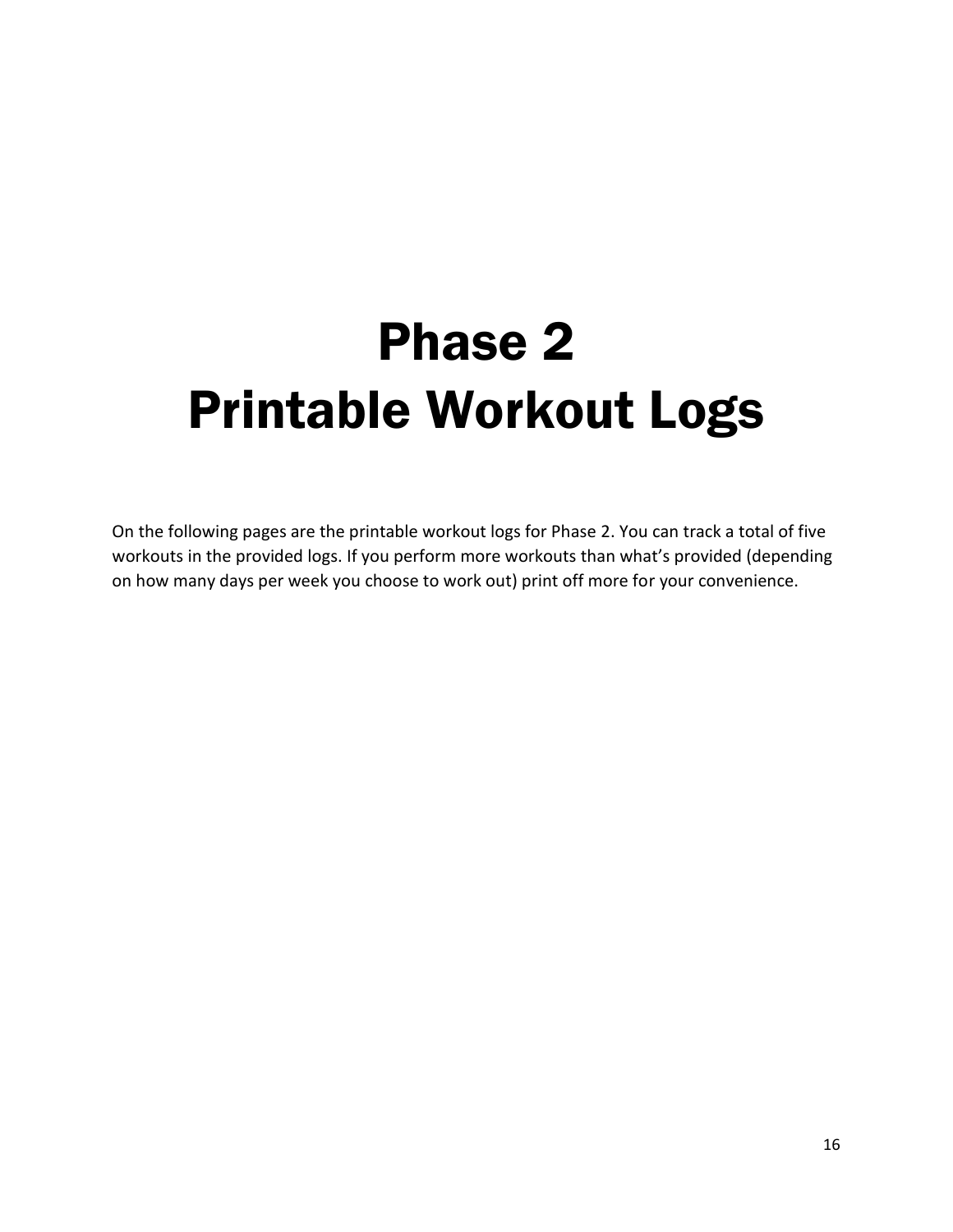| <b>Exercise</b>                                                        | Set 1 | Set 2 | Set 3 | Set 4 | Set 5 |
|------------------------------------------------------------------------|-------|-------|-------|-------|-------|
| 1a) Face pull + press 5 sets/6-15 reps Rest 30 seconds                 |       |       |       |       |       |
| Date:                                                                  |       |       |       |       |       |
| Date:                                                                  |       |       |       |       |       |
| Date:                                                                  |       |       |       |       |       |
| Date:                                                                  |       |       |       |       |       |
| Date:                                                                  |       |       |       |       |       |
| 1b) Skater squat 5 sets/6-10 reps per leg Rest 30 seconds              |       |       |       |       |       |
| Date:                                                                  |       |       |       |       |       |
| Date:                                                                  |       |       |       |       |       |
| Date:                                                                  |       |       |       |       |       |
| Date:                                                                  |       |       |       |       |       |
| Date:                                                                  |       |       |       |       |       |
| 2a) Twisting inverted row with pause 4 sets/10-12 reps Rest 30 seconds |       |       |       |       |       |
| Date:                                                                  |       |       |       |       | XX    |
| Date:                                                                  |       |       |       |       | XX    |
| Date:                                                                  |       |       |       |       | XX    |
| Date:                                                                  |       |       |       |       | XX    |
| Date:                                                                  |       |       |       |       | XX    |
| 2b) One-leg glute bridge 4 sets/10-20 reps per leg Rest 30 seconds     |       |       |       |       |       |
| Date:                                                                  |       |       |       |       | XX    |
| Date:                                                                  |       |       |       |       | XX    |
| Date:                                                                  |       |       |       |       | XX    |
| Date:                                                                  |       |       |       |       | XX    |
| Date:                                                                  |       |       |       |       | XX    |
| 3a) Three-point plank 4 sets/ALAP Rest 30 seconds                      |       |       |       |       |       |
| Date:                                                                  |       |       |       |       | XX    |
| Date:                                                                  |       |       |       |       | XX    |
| Date:                                                                  |       |       |       |       | XX    |
| Date:                                                                  |       |       |       |       | XX    |
| Date:                                                                  |       |       |       |       | XX    |
| 3b) Two-count pause squat 4 sets/15-30 reps Rest 30 seconds            |       |       |       |       |       |
| Date:                                                                  |       |       |       |       | XX    |
| Date:                                                                  |       |       |       |       | XX    |
| Date:                                                                  |       |       |       |       | XX    |
| Date:                                                                  |       |       |       |       | XX    |
| Date:                                                                  |       |       |       |       | XX    |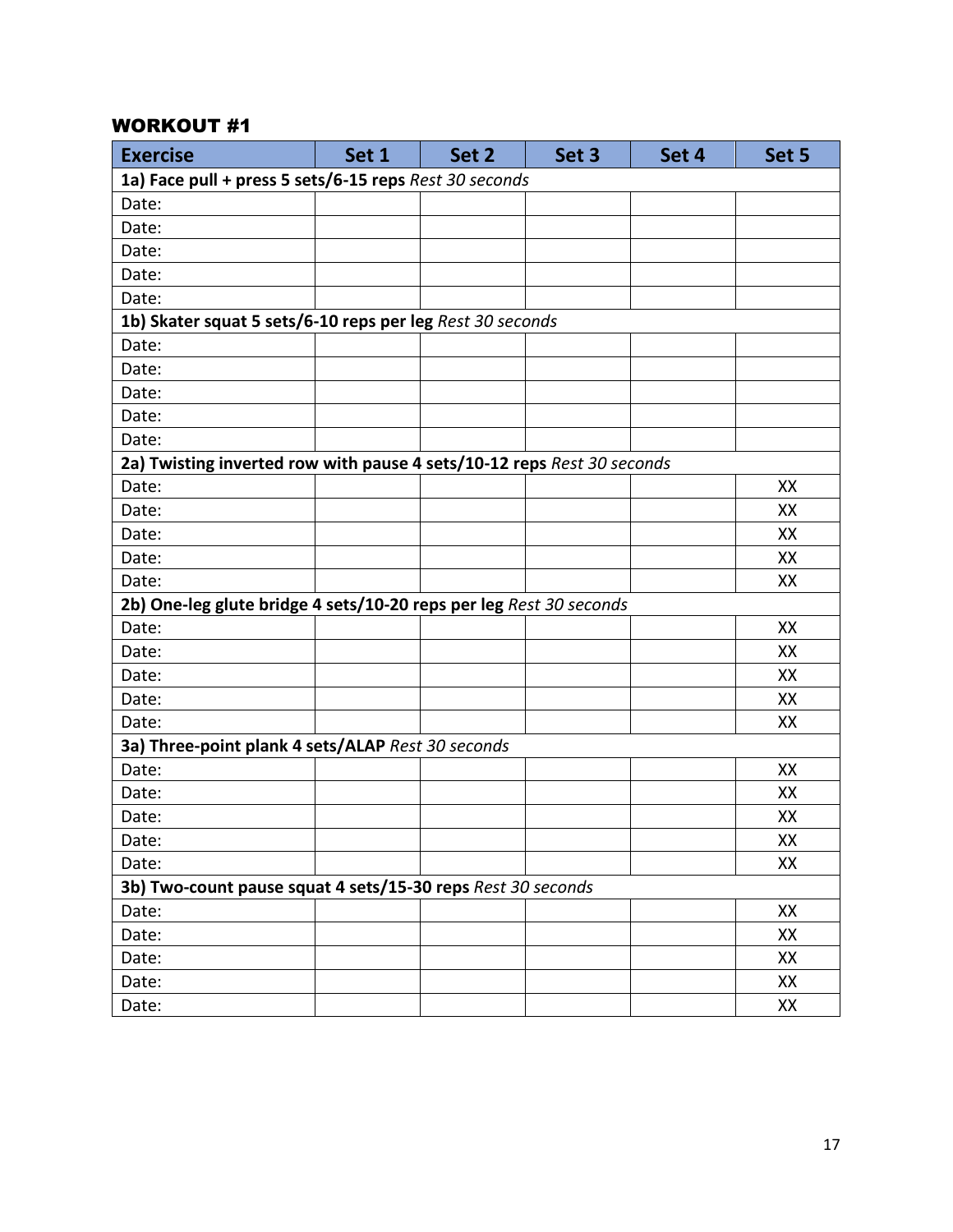| <b>Exercise</b>                                               | Set 1                                                 | Set 2 | Set 3 | Set 4 |  |
|---------------------------------------------------------------|-------------------------------------------------------|-------|-------|-------|--|
| 1a) Pendulum lunge 4 sets/8-15 reps per leg Rest 30 seconds   |                                                       |       |       |       |  |
| Date:                                                         |                                                       |       |       |       |  |
| Date:                                                         |                                                       |       |       |       |  |
| Date:                                                         |                                                       |       |       |       |  |
| Date:                                                         |                                                       |       |       |       |  |
| Date:                                                         |                                                       |       |       |       |  |
| 1b) Pause close-grip push-up 4 sets/8-10 reps Rest 30 seconds |                                                       |       |       |       |  |
| Date:                                                         |                                                       |       |       |       |  |
| Date:                                                         |                                                       |       |       |       |  |
| Date:                                                         |                                                       |       |       |       |  |
| Date:                                                         |                                                       |       |       |       |  |
| Date:                                                         |                                                       |       |       |       |  |
| 2a) 1.5-rep squat 4 sets/10-25 reps Rest 30 seconds           |                                                       |       |       |       |  |
| Date:                                                         |                                                       |       |       |       |  |
| Date:                                                         |                                                       |       |       |       |  |
| Date:                                                         |                                                       |       |       |       |  |
| Date:                                                         |                                                       |       |       |       |  |
| Date:                                                         |                                                       |       |       |       |  |
| 2b) Palms-up inverted row 4 sets/10-12 reps Rest 30 seconds   |                                                       |       |       |       |  |
| Date:                                                         |                                                       |       |       |       |  |
| Date:                                                         |                                                       |       |       |       |  |
| Date:                                                         |                                                       |       |       |       |  |
| Date:                                                         |                                                       |       |       |       |  |
| Date:                                                         |                                                       |       |       |       |  |
| 3a) Alternating alligator 4 sets/6-12 reps Rest 30 seconds    |                                                       |       |       |       |  |
| Date:                                                         |                                                       |       |       |       |  |
| Date:                                                         |                                                       |       |       |       |  |
| Date:                                                         |                                                       |       |       |       |  |
| Date:                                                         |                                                       |       |       |       |  |
| Date:                                                         |                                                       |       |       |       |  |
|                                                               | 3b) Mountain climber 4 sets/8-20 reps Rest 30 seconds |       |       |       |  |
| Date:                                                         |                                                       |       |       |       |  |
| Date:                                                         |                                                       |       |       |       |  |
| Date:                                                         |                                                       |       |       |       |  |
| Date:                                                         |                                                       |       |       |       |  |
| Date:                                                         |                                                       |       |       |       |  |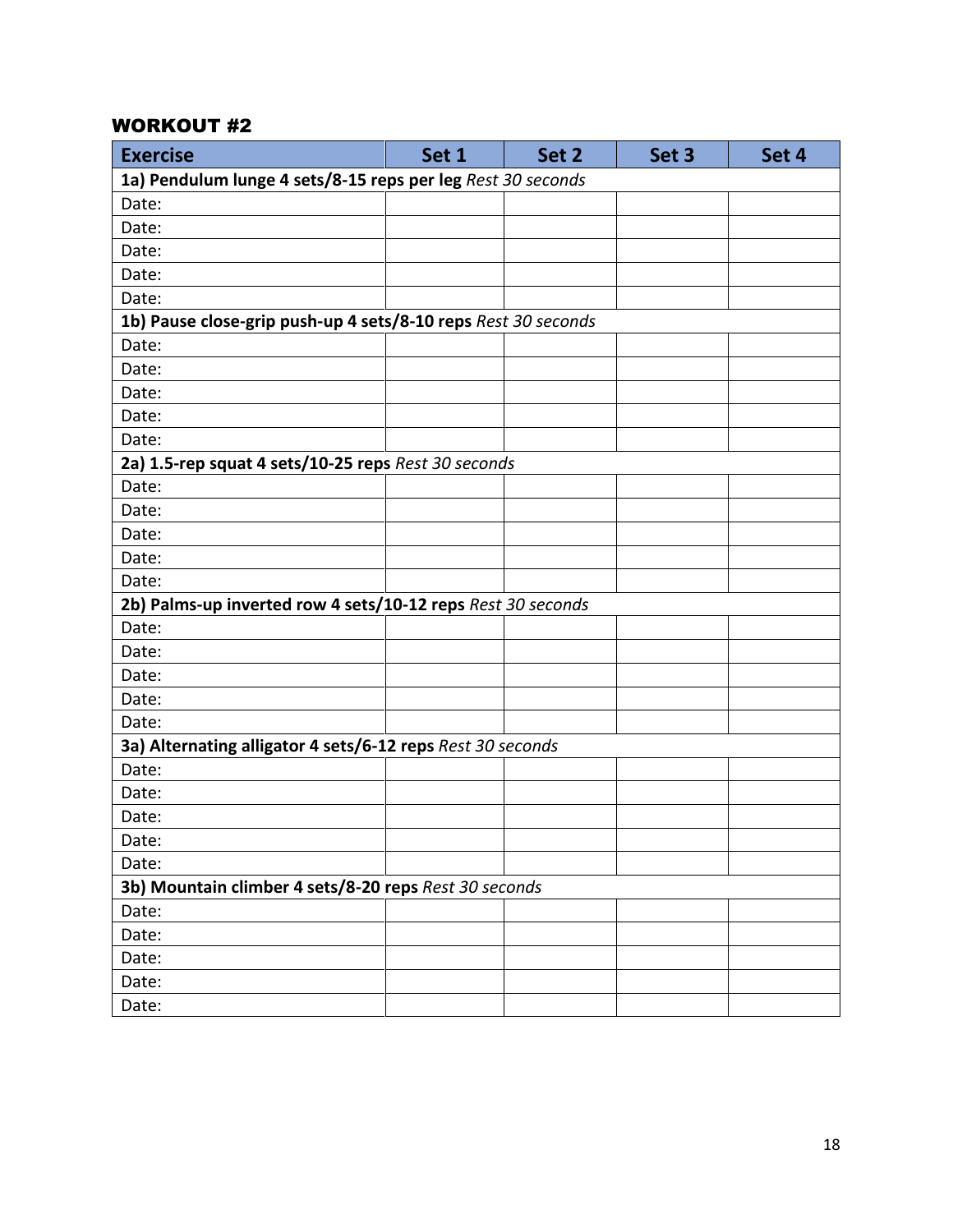| <b>Exercise</b>                                                                              | Set 1 | Set 2 | Set 3 | Set 4 |
|----------------------------------------------------------------------------------------------|-------|-------|-------|-------|
| 1a) 1.5-rep split squat 4 sets/6-15 reps per leg Rest 30 seconds                             |       |       |       |       |
| Date:                                                                                        |       |       |       |       |
| Date:                                                                                        |       |       |       |       |
| Date:                                                                                        |       |       |       |       |
| Date:                                                                                        |       |       |       |       |
| Date:                                                                                        |       |       |       |       |
| 1b) Reverse fly + face pull 4 sets/8-10 reps Rest 30 seconds                                 |       |       |       |       |
| Date:                                                                                        |       |       |       |       |
| Date:                                                                                        |       |       |       |       |
| Date:                                                                                        |       |       |       |       |
| Date:                                                                                        |       |       |       |       |
| Date:                                                                                        |       |       |       |       |
| 2a) Alternating single-leg glute bridge with pause 4 sets/10-25 reps per leg Rest 30 seconds |       |       |       |       |
| Date:                                                                                        |       |       |       |       |
| Date:                                                                                        |       |       |       |       |
| Date:                                                                                        |       |       |       |       |
| Date:                                                                                        |       |       |       |       |
| Date:                                                                                        |       |       |       |       |
| 2b) 1.5-rep push-up 4 sets/8-10 reps Rest 30 seconds                                         |       |       |       |       |
| Date:                                                                                        |       |       |       |       |
| Date:                                                                                        |       |       |       |       |
| Date:                                                                                        |       |       |       |       |
| Date:                                                                                        |       |       |       |       |
| Date:                                                                                        |       |       |       |       |
| 3a) Bodyweight curls 4 sets/10-15 reps Rest 30 seconds                                       |       |       |       |       |
| Date:                                                                                        |       |       |       |       |
| Date:                                                                                        |       |       |       |       |
| Date:                                                                                        |       |       |       |       |
| Date:                                                                                        |       |       |       |       |
| Date:                                                                                        |       |       |       |       |
| 3b) Bodyweight extensions 4 sets/12-15 reps Rest 30 seconds                                  |       |       |       |       |
| Date:                                                                                        |       |       |       |       |
| Date:                                                                                        |       |       |       |       |
| Date:                                                                                        |       |       |       |       |
| Date:                                                                                        |       |       |       |       |
| Date:                                                                                        |       |       |       |       |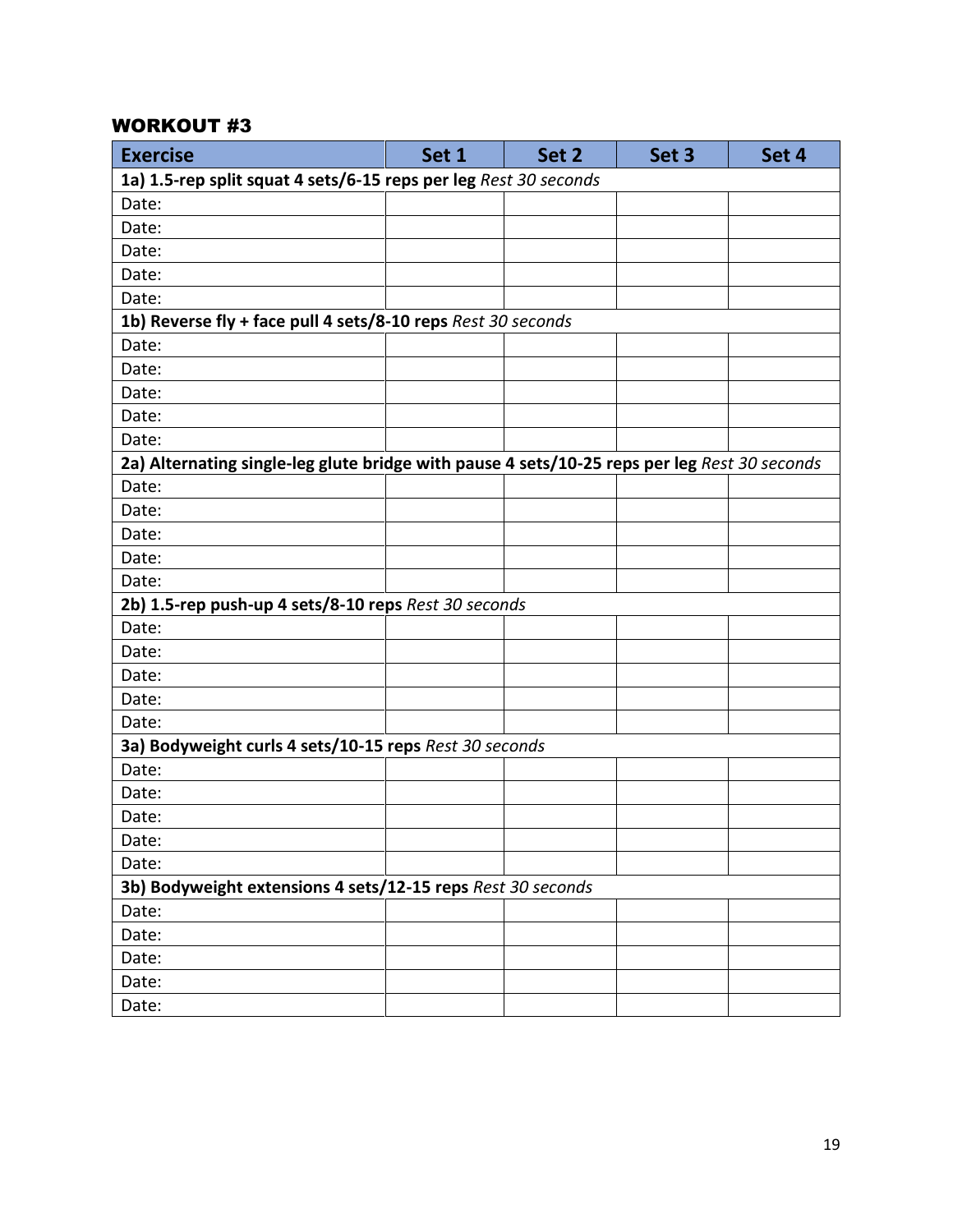## Books by Nia



[Click here to get](https://amzn.to/2jTkCKv) *Lift Like a Girl* on Amazon. Available in paperback and Kindle formats.



Click here to get *[The 100-Day Reclaim](https://amzn.to/2q26TY8)* on Amazon. Available in paperback and Kindle formats.